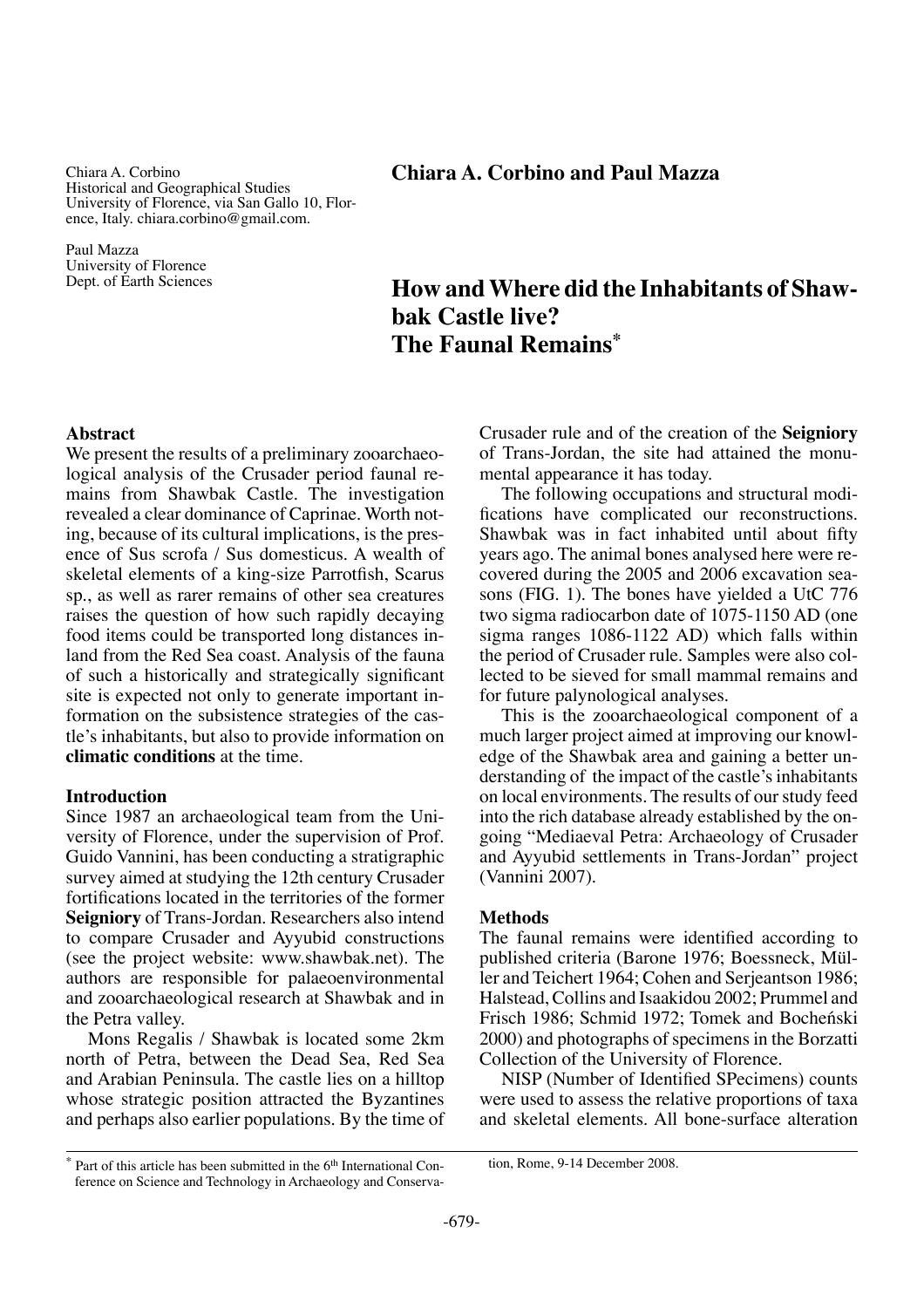# Chiara A. Corbino, Paul Mazza



was recorded, including weathering (Behrensmeyer 1978), trampling, root and humic-acid etching, abrasion / polishing, carnivore activity (bites, gnawing, gastric corrosion), pathological alteration and anthropogenic modification. The latter includes evidence for carcass processing, such as intentional fracturing, skinning, defleshing or butchery, as well as thermal modification

The ontogenetic age of several specimens were assessed on the basis of long bone epiphyseal fusion, degree of ossification (Reitz and Wing 1999; Speth 2000) and Hillson's (1986) tooth eruption and wear criteria.

### **Analysis and Results**

The range of taxa represented is relatively diverse. The assemblage includes horse (Equus caballus) and ass (E. asinus), swine (Sus scrofa / Sus domesticus), ox (Bos taurus), sheep and goat (Caprinae: Ovis and Capra), gazelle (Gazella sp.), camel (Camelus bactrianus), fox (Vulpes vulpes) and **sand** fox (Vulpes ruppelii), cat (Felis catus), rodents (Apodemus sp., Mus sp.), shrew (Sorex sp.), domesticated chicken (Gallus gallus), stork (Ciconia ciconia), ostrich (Struthio camelus syriacus), chukar (Alectoris chukar), red kite (Milvus milvus), rook (Corvus frugilegus), common raven (Corvus corax), parrotfish (Scarus sp.), Terebra maculata (a Red Sea gastropod), a scallop bivalve (Pectinidae) and a few fragments of sea urchin (Echinodermata).

### 1. 2005 excavation area.

Figure 2 shows the relative proportions of taxa in the assemblage (FIG. 2), which is dominated by Caprinae. The second most abundant taxon is Parrotfish. The presence of Sus scrofa / Sus domesticus is worth noting for the subsequent historical and ecological implications of the presence of this animal in the area. The small mammals include two rodents, Apodemus sp. and Mus sp., and a shrew, Sorex sp., but of these only one Mus sp. specimen was patinated, suggesting that the other small mammal remains are modern intrusions.

Bones modification consists primarily of root etching and trampling. Very few specimens show evidence for humic corrosion and exposure to **weathering** (FIG. 3A). Numerous specimens show evidence for animal activity, e.g. bites and gnaw marks, the later most frequently by rodents. Gastric corrosion is very rare. The great majority of the bones from Shawbak have been butchered, but very few are charred. A sharpened bone point and as a pierced Terebra **sp.** shell represent the only manufactured artefacts in the assemblage. The carcasses appear to have been processed by skilled butchers who used a variety of knives, particular a heavy blade, possibly an axe (FIG. 3B). The vertebrae are largely cut in half sagittaly, but there are also vertebrae and ribs cut transversly. There is also occasional evidence to suggest that some skeletal elements were held tight in some sort of vice. Frequent striations are suggestive of defleshing before cook-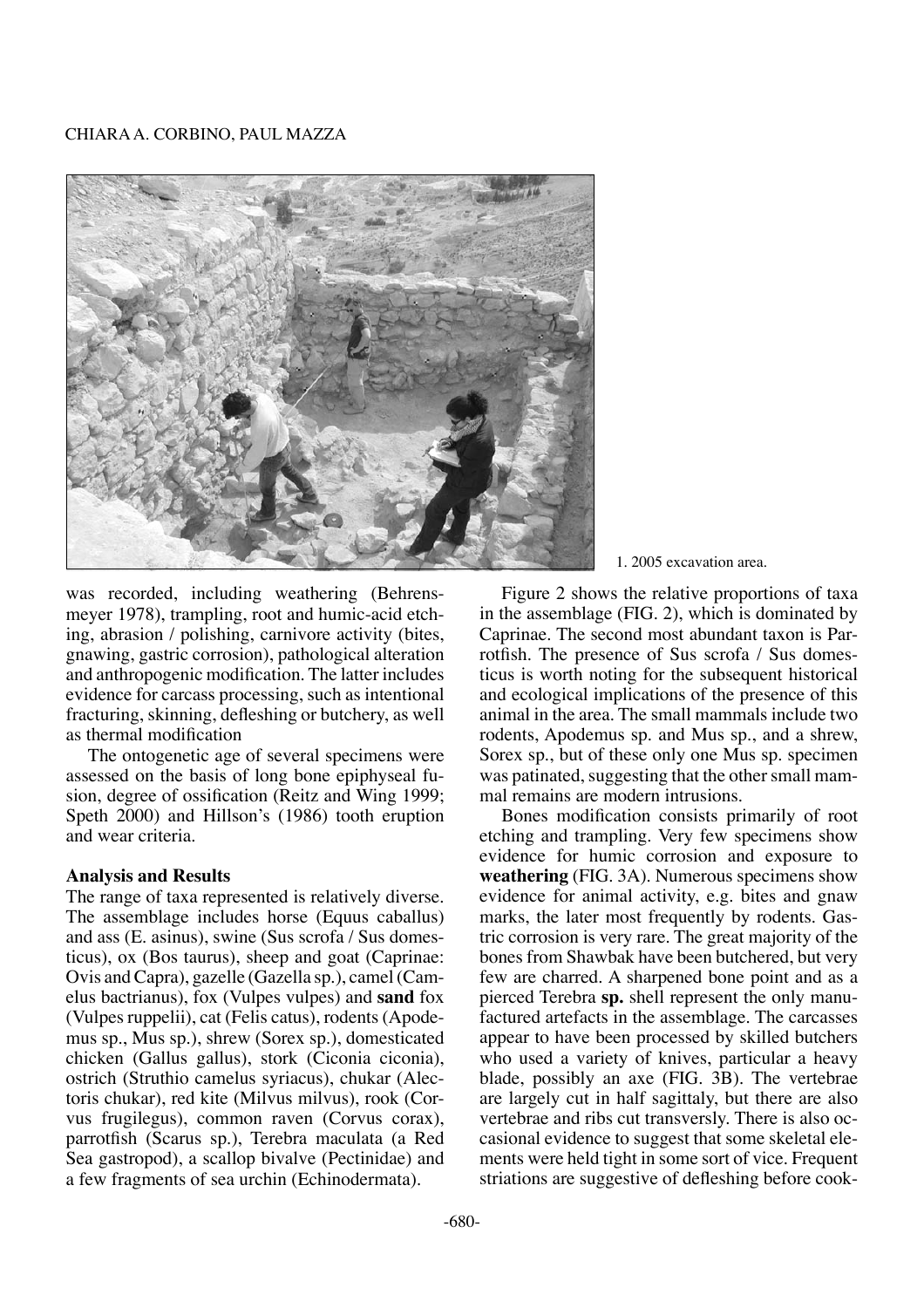

2. Relative **taxonomic abundance** based on NISP counts.

ing. We are still unable to comment on the cooking methods used at the castle.

The mortality profile in Figure 4 reveals high proportions of juvenile Caprinae, with a peak in the 12-24 month age class and an extended right 'tail', and swine (FIG. 4). The opposite occurs in ox, but this taxon is too rare to give reliable results.

# **Discussion and Conclusions**

Because of the castle's importance and the control it exerted over the surrounding region, the data obtained from the Shawbak animal bones not only improves **our knowledge of subsistence strategies and climatic and environmental change during**  3B. Frequency of bone modification: butchery only.

3A. Frequency of bone modification:

**the period of the castle's occupation**, it also adds significantly to our knowledge of commerce and trade routes in this part of the Near East.

overall.

# *Subsistence Strategies*

The mortality profiles have been our primary source of information on the subsistence strategies of the castle's inhabitants. These seem to have been based principally on the exploitation of domestic animals, in particular sheep  $\ell$  goat, swine and ox  $-$  in order of decreasing importance. Our results suggest that the Caprinae were exploited for primarily for **meat**, as **most** were slaughtered just after puberty which typically occurs between 10 and 25 months of age.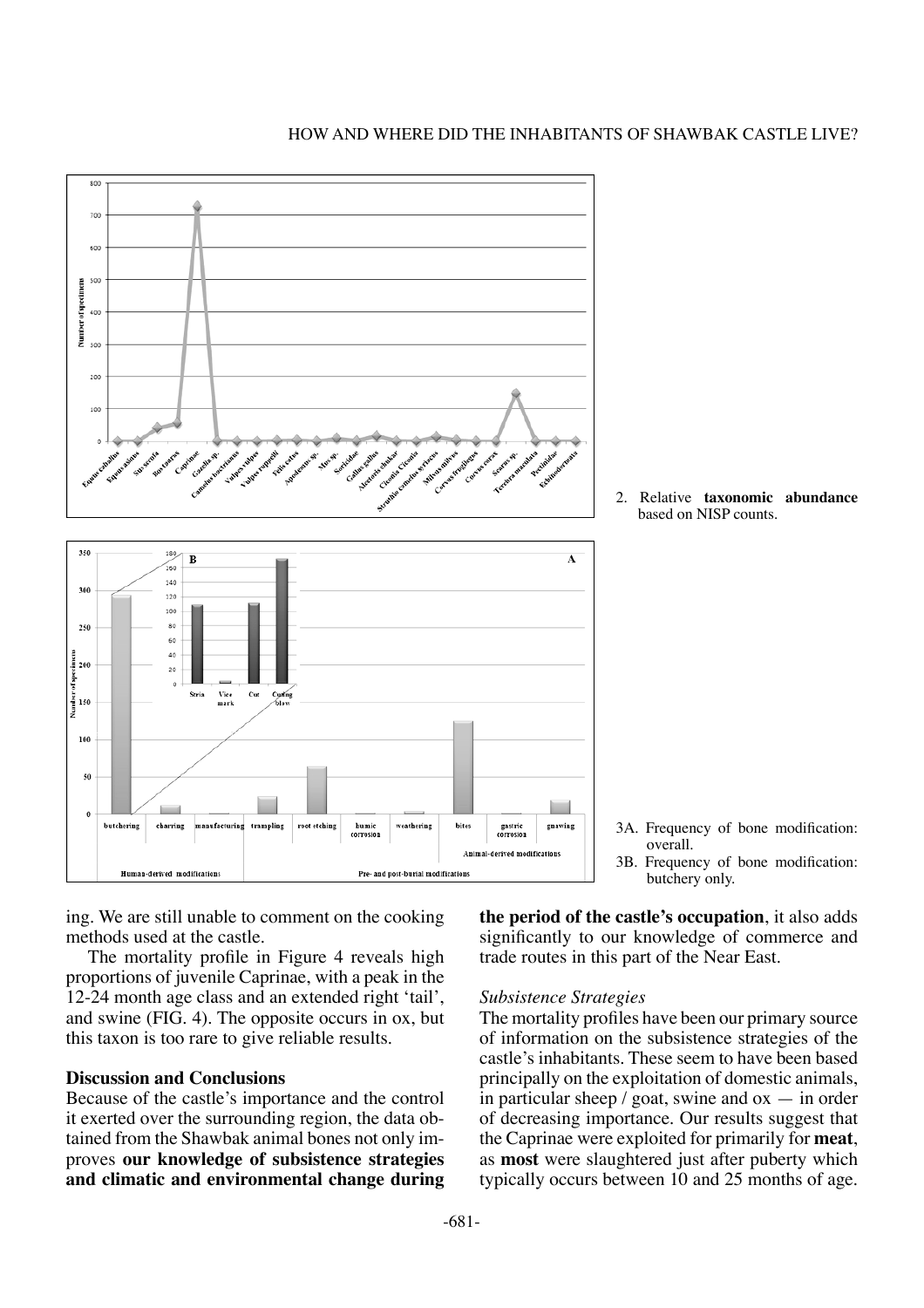#### Chiara A. Corbino, Paul Mazza





However, the extended right 'tail' of the mortality profile suggests that **at least some animals survived for long enough to provide other products, such as milk and / or wool**. **Swine would also most likely have exploited for meat.** However, because the Sus sp. skeletal elements recovered from Shawbak cannot reliably be attributed to either wild boar or pig, it has not been ascertained whether or not these animals were hunted, bred in the castle or brought in from some nearby village. Yearlings are quite rare, perhaps reflecting the relative fragility of deciduous cheek teeth and immature bones, or perhaps the fact that juveniles of this age can be completely consumed by man or scavengers. Bites and gnawing marks by dogs / pigs and rodents have been observed, as have bones showing evidence of digestive corrosion.

The recovery of numerous Scaridae remains, sea urchin shell fragments and mollusc shells such a long distance from the sea is indicative of the existence of trade routes with the Red Sea. The presence of such rapidly-decaying food items at Shawbak raises the question of how they were transported. Parrotfish could have been dried and salted or smoked, however these methods do not seem to be the most appropriate way of preserving this fish and were certainly not applicable to sea urchins and molluscs. Parrotfish may not have been the only sea fish traded throughout Jordan, but since Byzantine times it had certainly been the most popular (Brown and Rielly, submitted).

Not all sea creatures represented at Shawbak were eaten. A Terebra **sp.** shell found at the castle shows the typical polishing of shells cast upon the seashore and had therefore probably been collected from a Red Sea beach. Moreover, this specimen has a worn piercing which indicates that it had been used as an ornament, most probably a pendant.

The provision of food may not only have yielded sustenance; it might also have been a means of amusement. The remains of red kite suggest that falconry might have been practiced by the higherranked inhabitants of the castle, as indeed it was throughout the Arab world. Birds of prey were first used for hunting in Asia. Falconry was unknown to the Greek and Romans. It was introduced to Europe by Germanic tribes who most likely learned of it from Turkish and Mongolian nomads (Galloni 2000). Ostrich hunting may have been another means of entertainment; the long tradition of ostrich hunting in Jordan is attested to by rock engravings of the 4<sup>th</sup> millennium BC in the deserts of Wādī Rum.

### *Environment*

Over the past few decades, analyses of climatic data such as tree rings, **pollen cores**, marine and fluvial sediments, coral, ice cores and glacial deposits, have provided evidence for two climatic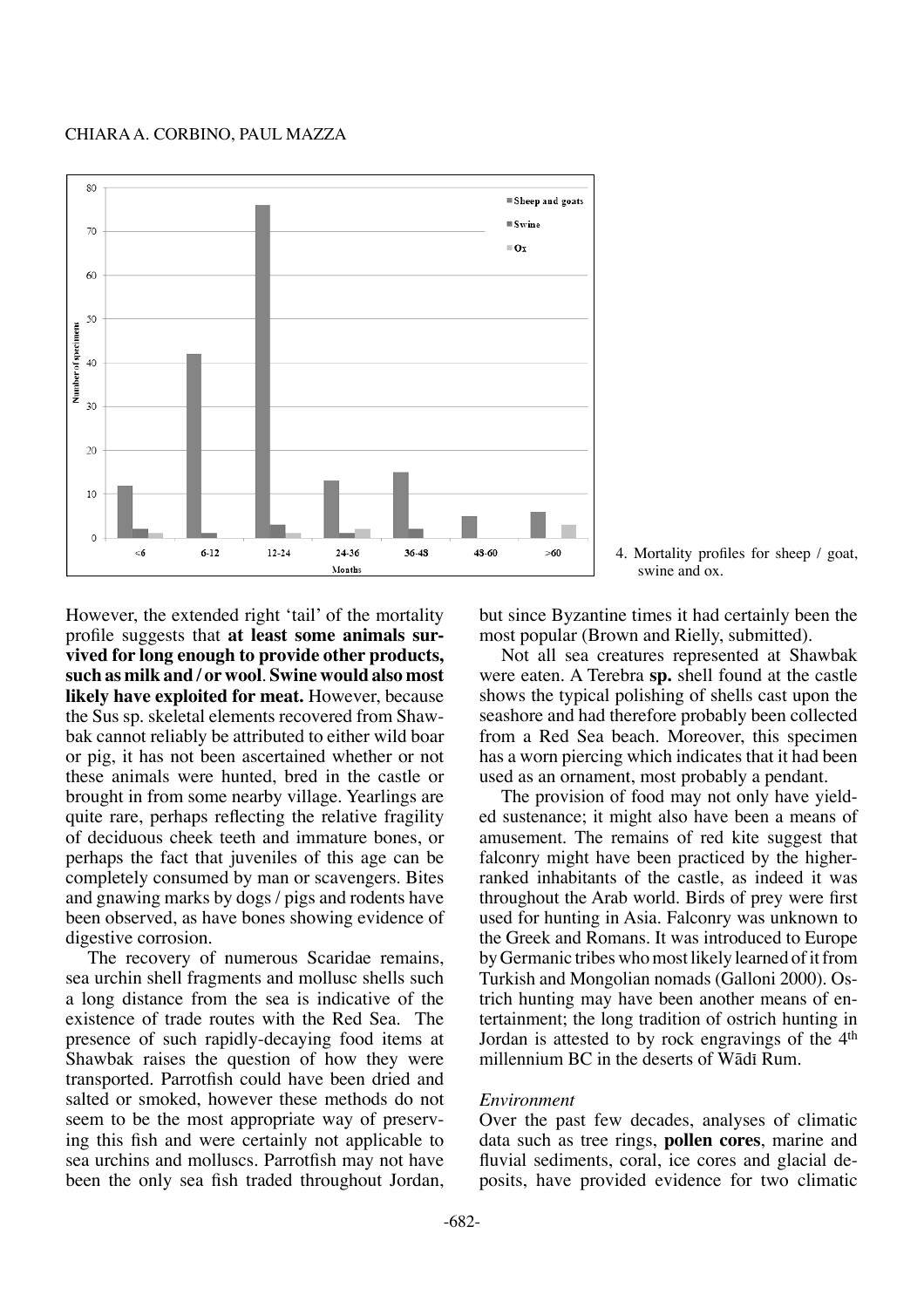events within the past 1,000 years. One is the socalled Medieval Warm Epoch (ca. 800-1200AD) during which the temperature was warmer than that of the 20th century in many regions of the world. The other is the so-called Little Ice Age (ca. 1300- 1900 AD). At the beginning of the Medieval Warm Epoch, southern Jordan enjoyed relatively moist conditions which encouraged the growth of relatively widespread deciduous and evergreen woodland (Brown and Rielly, submitted), the remnants of which still persist along some wadis. In fact, Mediaeval Arab chroniclers describe not only the presence of a second fortified settlement, larger than the castle itself, on the eastern slope of the hill of Shawbak, but also luxuriant gardens that rivalled those of Damascus (Faucherre 2004). Unlike today, in Mediaeval times Shawbak abounded in water and rich vegetation.

In their study of the nearby Wādī Faynān area, McLaren et al. (2004) found that the youngest fluvial deposits in this area are the Faynån and Upper and Lower Îanå wadi members, **which formed between 15,800 and 100 years ago under similar or slightly wetter conditions than today's**. On the basis of data from Tall Hisbān, a citadel-town located in the al-Balqå' region, Driesch and Boessneck (1995) reconstruct Ayyubid and Mamluk woodlands inhabited by a wide range of animals, including deer, wild boar, wolf, fox, and leopard.

Conditions then grew gradually drier towards the end of the Medieval Warm Epoch. **The sediments that had accumulated at the foot of the hill and in the surrounding wadis during this relatively moist period therefore started to be eroded, as were the palaeosols that had formed at the same time.** According to McLaren *et al*. (2004), the **presence of** aeolian deposits of mid-Holocene date could reflect either increasing aridity at this time and / or an increasing impact of humans on the landscape. The Shawbak sample analysed here encompasses this transitional phase. **The majority of faunal remains recovered during the 2005 and 2006 excavations are derived from taxa that typically prefer relatively dry and open environments**. These include horse, ass, goat, gazelle, camel, **sand** fox, ostrich, chukar, rook and common raven. Woodland or more water-dependent taxa include swine, sheep, fox and stork. Others, such as ox, cat and shrew, are ubiquitous. Today, the Trans-Jordan highlands are located in a semi-arid Mediterranean environmental zone in which precipitation decreases markedly from north to south and from west to east.

These preliminary zooarchaeological analyses from Shawbak have been **informative**. We plan to extend our research and methodologies both vertically, throughout the castle's different phases of occupation, and horizontally, by conducting comparative analyses of faunal assemblages from other castles in the region, in order to reconstruct the economies and environments of this important part of the Near East.

### **Acknowledgements**

We are most grateful to Prof. Federico Masini (University of Palermo) for his assistance in the identification of the small mammal remains. We also thank Dr Stefano Dominici (University of Florence) and Dr Giorgio Carnevale (University of Pisa) for the identification of the marine fauna.

# **References**

- Barone, R. 1976. *Anatomia comparata dei mammiferi domestici*. Osteologia. Bologna.
- Behrensmeyer, A.K. 1978. Tophonomic and ecologic information from bone Weathering. *Paleobiology* 4: 150-162.
- Boessneck, J., Müller, H.H. and Teichert, M. 1964. Osteologische Unterscheidungsmerkmale zwischen Schaf (Ovis aries Linné) and Ziege (Capra hircus Linné). *Kühn-Archiv* 78: 1-29.
- Brown, R.M. and Reilly, K. Submitted. Enviromental and Historical Perspectives on Crusader and Islamic-Era Faunal Assemblages from the Southern Highlands of Transjordan.
- Cohen, A. and Serjeantson, D. 1986. *A Manual for the identification of bird bones from archaeological sites.* London.
- Driesch, A. and Boessneck, J. 1995. Final Report on the Zooarcheological Investigation of Animal Bones Finds from Tell Hesban, Jordan. Pp.65-108 in Ø.S. LaBianca and A. von den Driesch (eds.), *Faunal Remains: Taphonomical and Zooarchaeological Studies of the Animal Remains from Tell Hesban and Vicinity.* Hesban 13. Berrien Spring, MI: Andrews University.
- Faucherre, N. 2004. La forteresse de Shawbak (Crac de Montreal). Une des premieres forteresses franques sous son corset Mamelouk. Pp. 43-66 in N. Faucherre, J. Mesqui and N. Prouteau (eds.), *La fortification au temps des croisades.*
- Galloni, P. 2000. *Storia e cultura della caccia*. Laterza.